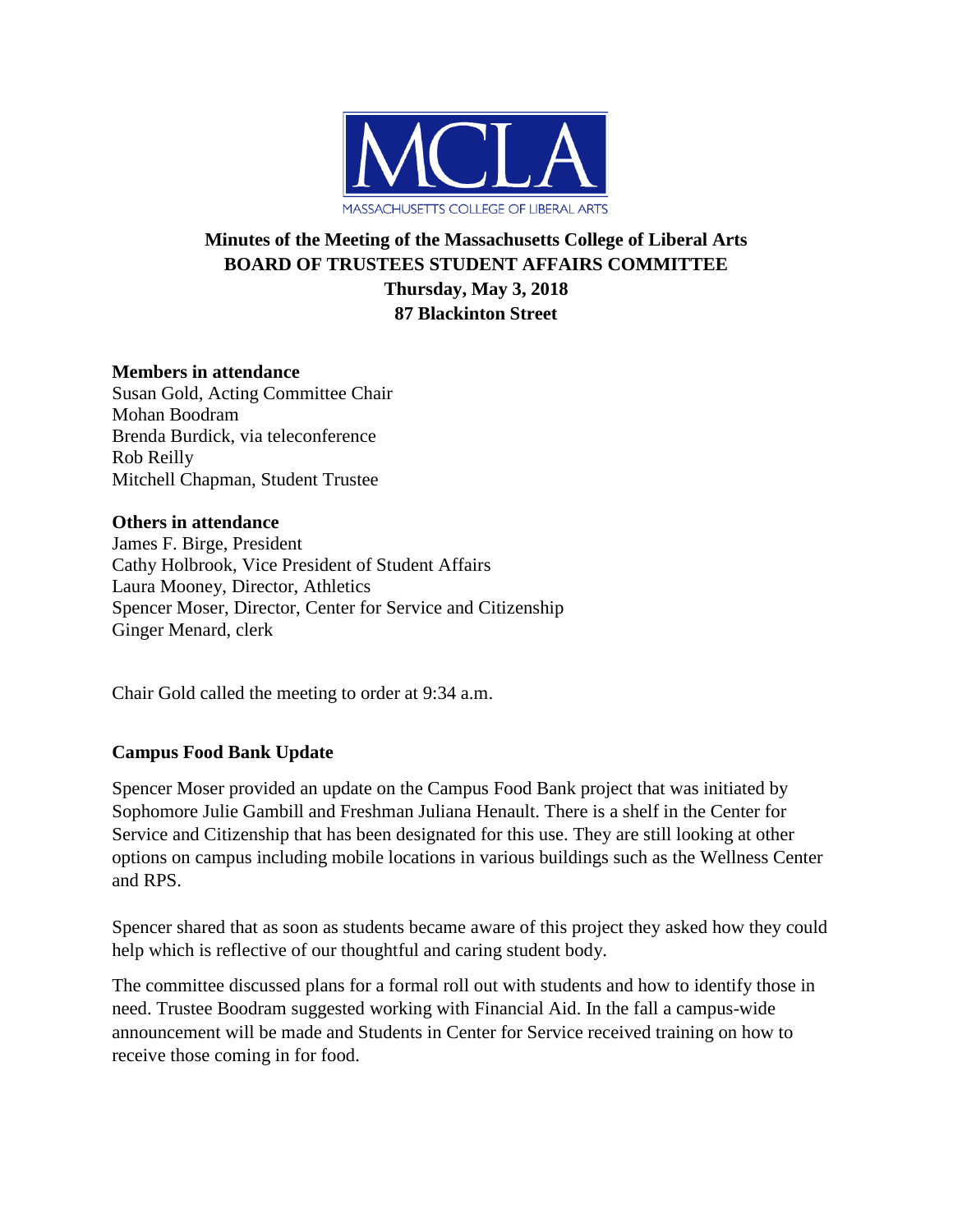In addition to the food pantry there is a community meal card that can be used by those in need. Students can donate from their declining balances to this card and Aramark is graciously covering 50% of the cost of the card. Monetary donations to the card can be made through the Bursar's Office.

The committee discussed additional ways to share all support services available to low-income individuals while minimizing attached stigmas with these issues.

# **Athletics**

Director of Athletics Laura Mooney provided an update on her department. The vision for all of athletics is "3-2-1"– 3.0 GPA, top 2 spot in the conference, and to work as one team. MCLA currently offers 14 NCAA Division III programs with 7 men and 7 women sports. Men's lacrosse will be added next season.

The Trailblazer Success Program has been implemented to help student athletes with their academics. PRIDE is new program for student development for more acceptance and awareness.

Two part-time coaches will be converted to full time positions. Full time coaches increase retention of student-athletes and they have other responsibilities throughout the year.

The committee discussed issues with athletic facilities and upcoming needs. The baseball field is the most pressing as it was only available for 2 games this year due to weather which impacts the number of games the team is able to play which also affects recruitment.

Director Mooney that the students behind the food bank project are also student-athletes. She also noted that division III athletes do not receive athletic scholarships only academic scholarships.

# **Tobacco Free Policy Implementation**

Cathy Holbrook provided an update on the College's tobacco-free policy which is now in its implementation phase. Designated smoking areas are being eliminated. New signage is being prepared and some benches will be relocated that were previously placed to create smoking areas.

The community impact, including the effect on neighbors, is being addressed. The College will be notifying its neighbors and extending areas to provide clean up.

The tobacco-free task force has created a logo focused on clean air and created multi-media messaging to educate the campus community. Language is being added to contracts for those new to campus and print materials for students and staff will be updated.

A web page is being developed which will include resources to stop smoking. The goal is to offer support in all messaging, not pressure to quit.